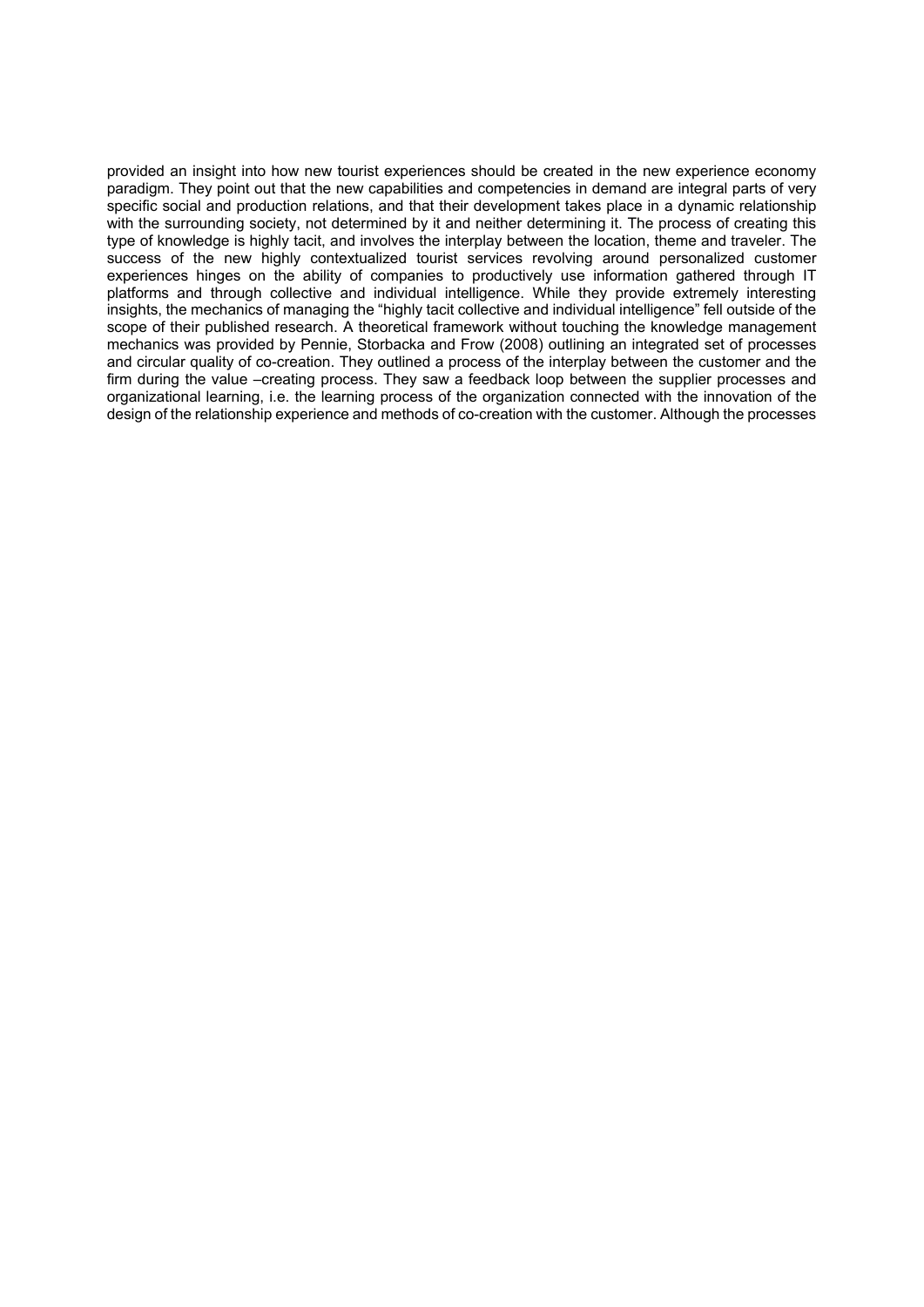would be reasonable for companies to explore new approaches such as Theory U by Otto Scharmer, Touchstones by Ty Francis, Presence by Peter Senge, Systemic Constellations for Work Organizations by Jospeh Roevens, and even the ancient concept such as The Tao of Organization by Cheng Yi and similar. A useful perspective tracing the line as to how to build these capabilities was provided by Eleanor Rosch who divided knowledge into two types: conventional analytical knowledge and primary knowing, which is a type of cognition based on presencing, sensing and timeless, direct presentation. Based on the literature review, it seems reasonable to assume that conventional analytical knowledge will be "outsourced" to the AI. Primary knowing is open to listen and emphatize, rather than using the deterministic mind. It comes from the position of unconditional value, rather than pragmatic, conditional usefulness, and is indivisible from the act of knowing. (Scharmer, 2009, p. 134) With this concept of primary knowing comes the use of systemic family constellations in organizational analysis and learning (Roevens, 2008) and concepts such as "field", which Kurt Lewin defined as "the locality of co-existing facts, which are conceived as mutually interdependent." He asserted that understanding people's behavior requires a deep insight into the whole psychological field, a "lifespace" within which people acted. (Scharmer, 2009, pp. 178-179) Nonaka and Konno (1998, p. 40) using the Japanese word "Ba", defined "field" or "place" as "a context which harbors meaning". Building on their concept of "knowledge creation as self-transcending process", Scharmer (2009, p. 196) introduced the concept of self-transcending knowledge which deals with the "place" serving as a source of thoughts and actions. Implicit to these approaches is the notion that human brains in organizations collectively interface in some unknown way that by passes the cognitive, rational mind.

## **9. CONCLUSION**

Realistically, organizations and individuals need a whole new mind in order to succeed. As many jobs, including the most complex ones, are gradually replaced by artificial intelligence and smart technology, organizations and individuals will have to adapt to the new work realities by unleashing their right-brain creativity. (Pink, 2006) Additionally, they will have to learn how to work with new technologies including the AI in a symbiotic manner, by allowing the AI to take the logical processes and empower them to reach deeply into their now underutilized psychosocial abilities of intuition, empathy, precognition, conceptual thinking, etc.

From the point of view of further research, it would seem extremely useful to delve deeply in the companies' right-brain aptitudes, i. e. their psychosocial wealth (knowledge, intelligence) which can serve as the basis for the creation of the financial wealth in the new and highly-conceptual age of the experience economy. By researching Scharmer, Senge, Nonaka, Lewin, Rosch, Roevens, et al, a concept should be devised to measure and manage the right-brain, non-cognitive basis of tacit knowledge management in organizations, namely psychosocial systems of an organization, i.e. "the field", "lifespace" or "Ba". This system should work in conjunction with of physical and virtual spaces providing the infrastructure and context for knowledge creation. By shedding light into how the cultural, contextual, emotional and social knowledge is created, and how human minds collectively interface creating a "field", organizations could ensure that these systems can be assessed and developed in a controlled manner, and help them remain successful in the emerging economic realities.

## **REFERENCE LIST**

- 1. Alavi, M., & Leidner, D. (2001). Review: Knowledge Management and Knowledge Managemenst Systems - Conceptual Foundations and Research Issues. *MIS Quarterly, 25*(1), 107-136.
- 2. Alee, V. (1997). 12 Principles of Knowledge Management. *Training & Development, 51*(11), 71- 74.
- 3. Brant, A. (2016, July 18). Using an Algorithm to Figure Out What Customers Really Want. *Harvard Business Review*. Boston, USA: Harvard Business Publishing.
- 4. Davenport, T., & Laurence, P. (2000). *Working Knowledge: How Organizations Manage What They Know.* Boston: Harvard University Press.
- 5. Davis, E. (1998). *Techgnosis: Myth, Magic and Mysticism in the Age of Information.* New York, USA: Harmony Books .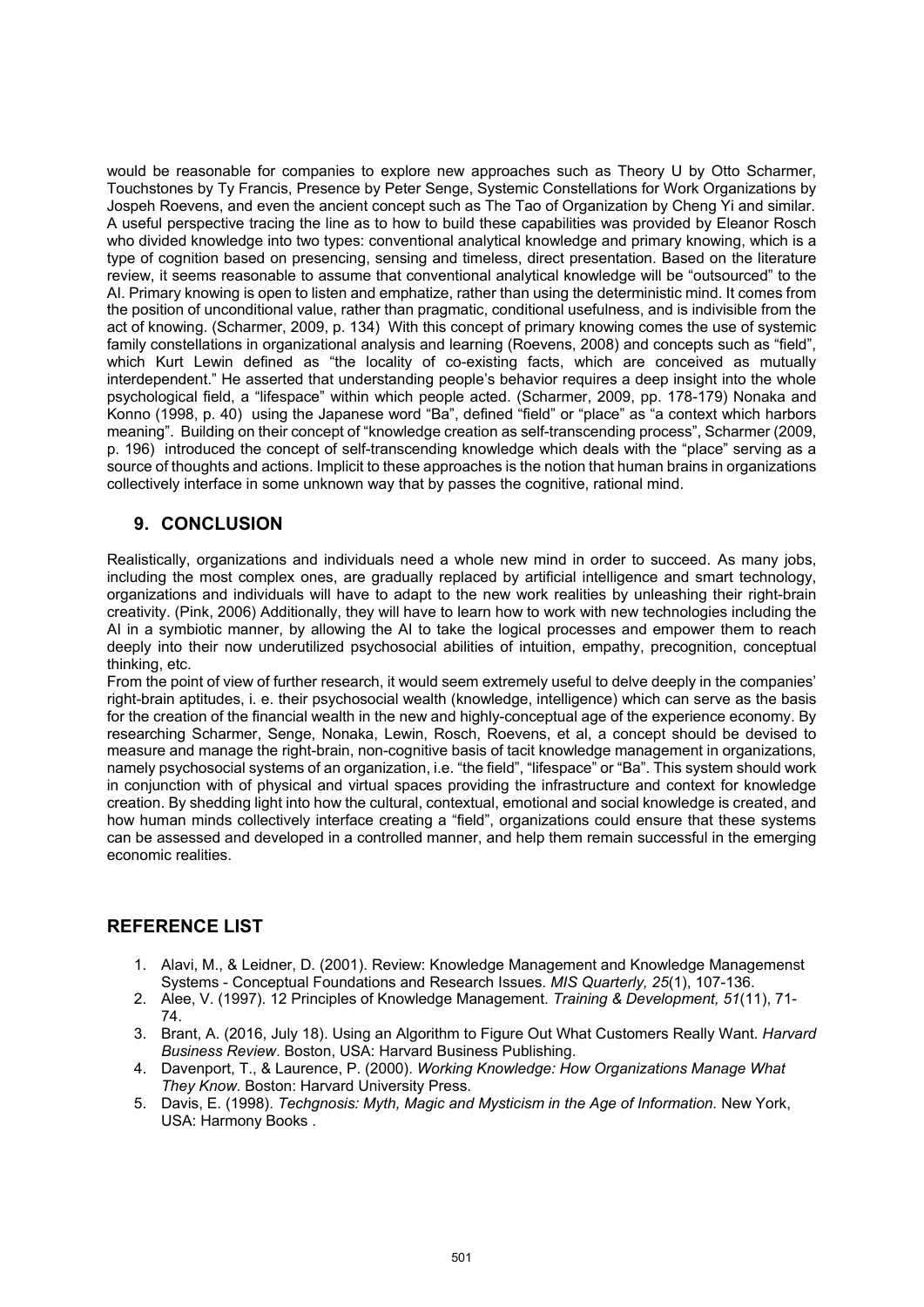- 6. Giibert, M., Leibold, M., & Probst, G. (2002). Five Styles of Customer Knowledge Management, and How Smart Companies Use Them To Create Value. *European Management Journal, 20*(5), 459-469.
- 7. Gilmore, J., & Pine, J. (2008). *Authenticity: What Consumers Really Want.* Boston, USA: Harvard Business School Publishing.
- 8. Grace, K., Salvatier, J., Dafoe, A., Baobao, Z., & Owain, E. (2017, May 30). When Will AI Exceed Human Performance? Evidence from AI Experts. *arXiv preprint arXiv:1705.08807*.
- 9. Hafeez, K., & Abdelmeguid, H. (2003, February). Dynamics of Human Resource and Knowledge Management. *Journal of the Operational Research Society, 54*(2), 153-164.
- 10. Hicks, R., Dattero, R., & Galup, S. (2007). A Metaphor for Knowledge Management: Explicit Islands in a Tacit Sea. *Journal of Knowledge Management, 11*(1), 5-16.
- 11. Jackson, S., Hitt, M., & DeNisi, A. (2003). *Managing Knowledge for Sustained Competetive Advantage.* San Francisco: Jossey-Bass.
- 12. Kermally, S. (2002). *Effective Knowledge Management.* Chichester, UK: John Wiley & Sons.
- 13. Kurzweil, R. (2018, February 14). Future of Intelligence . *MIT Course 6.S099: Artificial General Intelligence*. Boston, USA: Massachusetts Institute of Technology.
- 14. Lindstrom, M. (2016). *Small Data: The Tiny Clues That Uncover Huge Trends.* New York, USA: St. Martin's Press.
- 15. Mulder, U., & Whitely, A. (2007). Emerging and Capturing Tacit Knowledge: A Methodology for a Bounded Environment. *Journal of Knowledge Management, 11*(1), 68-83.
- 16. Naisbitt, J., Naisbitt, N., & Philips, D. (1999). *High Tech High Touch: Technology and Our Search for Meaning.* New Year, USA: Broadway Books.
- 17. Nonaka, I., & Konno, N. (1998). The Concept of "Ba": Building a Foundation for Knowledge Creation. *California Management Review, 40*(3), 40-54.
- 18. Nonaka, I., & Takeuchi, H. (1995). *The Knowledge-Creating Company: How Japanese Companies Create the Dynamics for Innovation.* New York: Oxford University Press.
- 19. Nonaka, I., Toyama, R., & Hirata, T. (2008). *Managing Flow, a A Process Theory of Knowledge-Based Firm.* Basingstoke, UK: Palgrave Macmillan.
- 20. Örtenblad, A. (2015). Towards increased relevance: context-adapted models of the learning organization". *The Learning Organization, 22*(3), 163-181.
- 21. Payne, A., Storbacka, K., & Frow, P. (2008). Managing the Co-Creation of Value. *Jounal of the Academy of Marketing Science, 36*(1), 83-96.
- 22. Pine, J., & Gilmore, J. (1999). *The Experience Economy: Work is Theatre and Every Business a Stage.* Boston, USA: Harvard Business School Press.
- 23. Pink, D. (2006). *A Whole New Mind: Why Right-Brainers Will Rule the Future.* New York City: Riverhead Books.
- 24. Prahalad, C. K., & Ramaswamy, V. (2004). *The Future of Competition: Co-Creating Unique Value with Customers.* Boston, USA: Harvard Business School Press.
- 25. Prahalad, C., & Krishnan, M. (2008). *The New Aga of Innovation: Driving Cocreated Value Through Global Networks.* New York, USA: McGraw-Hill.
- 26. Roevens, J. (2008). *Systemic Constellations Work in Organizations.* Amsterdam, The Netherlands: ScienceGuide.
- 27. Roevens, J. (n.d.). Creative Chaos. (V. Burkhardt, Interviewer) Idea Connection.
- 28. Rowley, R. M., & Roevens, J. (2007). *Organize with Chaos.* Oxford, UK: Management Books 2000 Ltd.
- 29. Rudin, P. (2017, January 13). *Thoughts on Human vs. Machine Learning.* Retrieved February 6, 2018, from Singularity 2030: https://singularity2030.ch/thoughts-on-human-learning-vs-machinelearning/
- 30. Scharmer, O. (2009). *Theory U: Leading from the Future as It Emerges.* San Francisco, USA: Berret-Koehler Publishers.
- 31. Sharp, P. (2006). MaKe: A Knowledge Management Method. *Journal of Knowledge Management, 10*(6), 100-109.
- 32. Stamboulis, Y., & Skayannis, P. (2003). Innovation strategies and technology for experiencebased tourism. *Tourism Management, 24*(1), 35-43.
- 33. Taylor, S., & Hansen, H. (2005). Finding form: Looking at the field of organizationa aesthetics. *Journal of Management Studies, 42*(6), 1211-31.